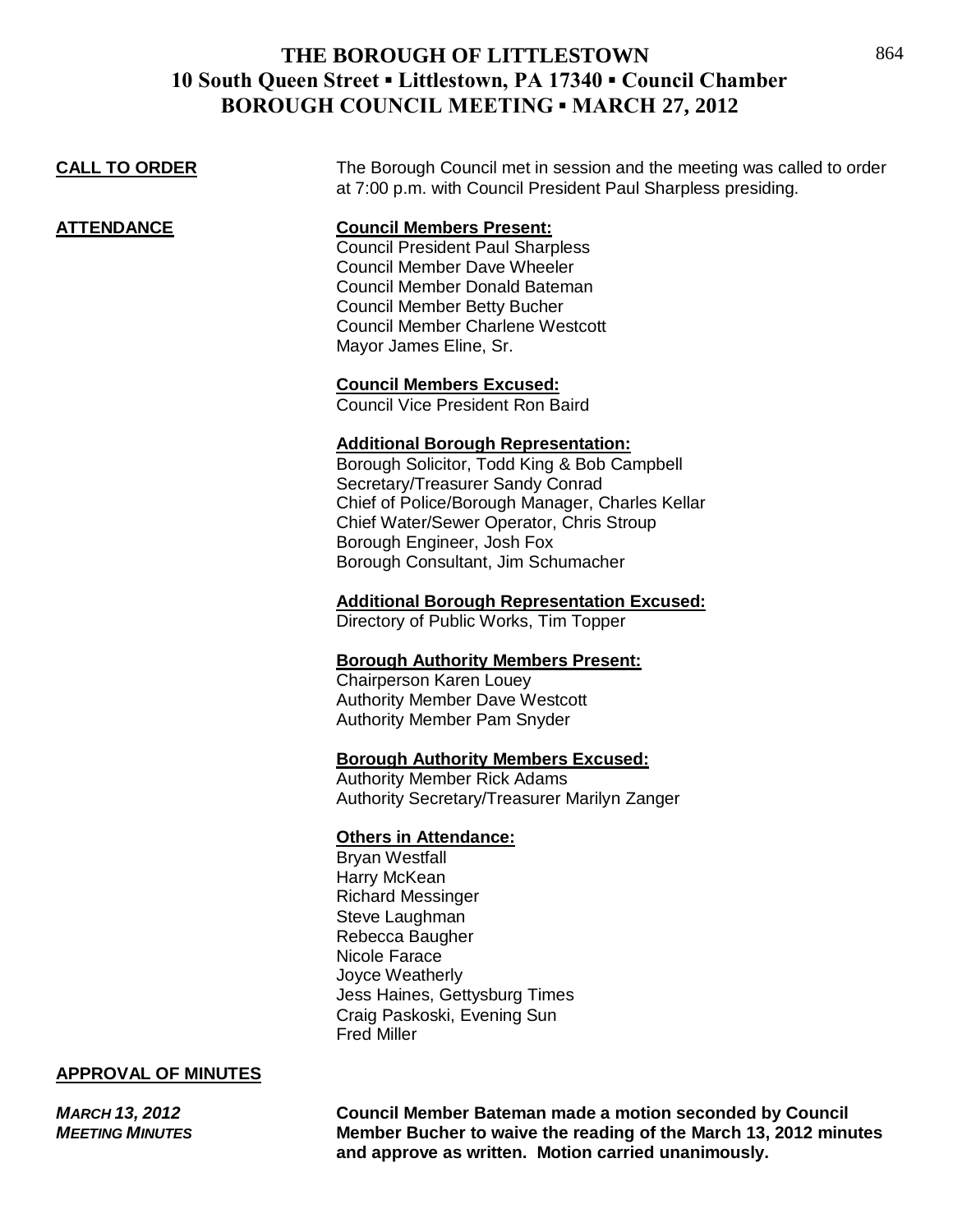| <b>APPROVAL AND</b><br><b>PAYMENT OF BILLS</b>                   | <b>Council Member Bateman made a motion seconded by Council</b><br>Member Bucher to approve the accounts payable for the General,<br>Pool, Water and Sewer Funds from March 9, 2012 through March 22,<br>2012 in the amount of \$42,620.42. Motion carried unanimously.                                                                                                                                                                                                                                                                                                                                                                                                                                                                                                                                                                                                                                                                                                                                                                                                                                                                                                                     |
|------------------------------------------------------------------|---------------------------------------------------------------------------------------------------------------------------------------------------------------------------------------------------------------------------------------------------------------------------------------------------------------------------------------------------------------------------------------------------------------------------------------------------------------------------------------------------------------------------------------------------------------------------------------------------------------------------------------------------------------------------------------------------------------------------------------------------------------------------------------------------------------------------------------------------------------------------------------------------------------------------------------------------------------------------------------------------------------------------------------------------------------------------------------------------------------------------------------------------------------------------------------------|
|                                                                  | <b>Council Member Bateman made a motion seconded by Council</b><br>Member Bucher to approve the payroll March 9, 2012 through March<br>22, 2012 in the amount of \$43,177.51. Motion carried unanimously.                                                                                                                                                                                                                                                                                                                                                                                                                                                                                                                                                                                                                                                                                                                                                                                                                                                                                                                                                                                   |
|                                                                  | <b>Council Member Bateman made a motion seconded by Council</b><br>Member Bucher to approve the revenue and expenditure report for<br>the month of February. Motion carried unanimously.                                                                                                                                                                                                                                                                                                                                                                                                                                                                                                                                                                                                                                                                                                                                                                                                                                                                                                                                                                                                    |
| <b>OLD BUSINESS</b>                                              |                                                                                                                                                                                                                                                                                                                                                                                                                                                                                                                                                                                                                                                                                                                                                                                                                                                                                                                                                                                                                                                                                                                                                                                             |
| <b>CLARK &amp; KENNEDY CONSULTANT</b><br><b>REVISED PROPOSAL</b> | At the March 13, 2012 meeting of Council, Council unanimously approved<br>a Personal Services Contract between the Borough of Littlestown and<br>John Kennedy and Stover Clark as consultants with the contract<br>commencing March 13, 2012 and terminating of February 28, 2013,<br>contingent upon contract adjustments and the approval from the Borough<br>Solicitor. Council asked that the contract be more detailed. A revised<br>Personal Service Contract that was written by the Borough Solicitor was<br>presented to Council this evening for re-approval.                                                                                                                                                                                                                                                                                                                                                                                                                                                                                                                                                                                                                     |
|                                                                  | Council Member Bateman made a motion seconded by Council<br>Member Bucher to approve the revised Personal Services Contract<br>between the Borough of Littlestown and John Kennedy and Stover<br>Clark as consultants with the contract commencing March 13, 2012<br>and terminating of February 28, 2013. Council President Sharpless<br>asked if there were any questions. Council Member Wheeler still had<br>concerns as to how the agreement was presented as to the second page<br>of the contract was presented as references which contained names of<br>municipalities that had received low interest loans and grant monies.<br>Borough Secretary Conrad stated that was a misunderstanding because<br>the second page was not part of the original contract nor was it<br>represented as such. The second page was to show that surrounding<br>municipalities were receiving large grants and low interest loans from<br>Pennvest which is what Mr. Clark and Mr. Kennedy would be applying for.<br>Council Member Wheeler felt the agreement was more professional than<br>the original agreement. Motion carried 4-1 with Council Member<br>Wheeler casting the opposing vote. |
| <b>RECESS</b>                                                    | Council President Sharpless recessed the meeting of Council at 7:15pm to<br>allow the Borough Authority to go into session.                                                                                                                                                                                                                                                                                                                                                                                                                                                                                                                                                                                                                                                                                                                                                                                                                                                                                                                                                                                                                                                                 |
| <b>BOROUGH AUTHORITY</b>                                         | The meeting of the Littlestown Borough Authority was call to order at<br>7:15pm with Authority Chairperson, Karen Louey presiding.                                                                                                                                                                                                                                                                                                                                                                                                                                                                                                                                                                                                                                                                                                                                                                                                                                                                                                                                                                                                                                                          |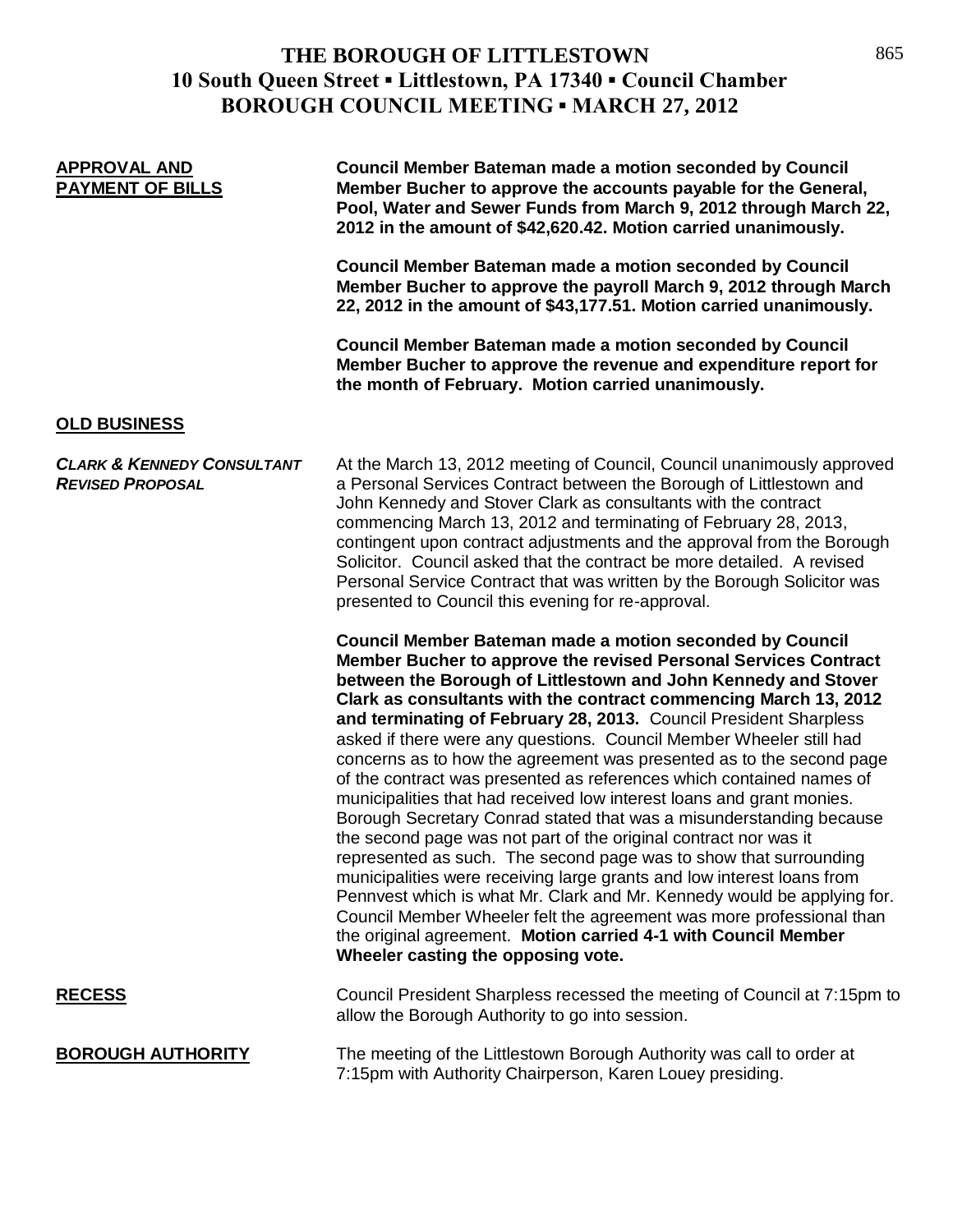| <b>PAYMENT NO. 2 - CONTRACT 11-4</b><br><b>FAYETTEVILLE CONTRACTORS, INC.</b>                       | Authority Member Westcott made a motion seconded by Authority<br>Member Snyder to approve payment no. 2 for contract 11-4 to<br>Fayetteville Contractors, Inc. in the amount of \$60,196.62. Motion<br>carried unanimously.                                                                                                                                                                                                    |
|-----------------------------------------------------------------------------------------------------|--------------------------------------------------------------------------------------------------------------------------------------------------------------------------------------------------------------------------------------------------------------------------------------------------------------------------------------------------------------------------------------------------------------------------------|
| <b>WORK CHANGE DIRECTIVE NO. 1</b><br><b>CONTRACT 11-4</b><br><b>FAYETTEVILLE CONTRACTORS, INC.</b> | Authority Member Westcott made a motion seconded by Authority<br>Member Snyder to approve Work Change Directive No. 1 for<br>Contract 11-4 for Fayetteville Contractors, Inc. in the amount of<br>\$4,171.00. Motion carried unanimously.                                                                                                                                                                                      |
| <b>CHANGE ORDER NO. 1 -</b><br><b>CONTRACT 11-4</b><br><b>FAYETTEVILLE CONTRACTORS, INC.</b>        | Authority Member Westcott made a motion seconded by Authority<br>Member Snyder to approve Change Order No. 1 for Contract 11-4<br>for Fayetteville Contractors with an estimated increase to the<br>contract of \$46,000.00. Motion carried unanimously.                                                                                                                                                                       |
|                                                                                                     | Josh reported that there would be a Wastewater Treatment Plant meeting<br>on April 10, 2012 at 5:30pm.                                                                                                                                                                                                                                                                                                                         |
| <b>ADJOURN</b>                                                                                      | Authority Member Westcott made a motion seconded by Authority<br>Member Snyder to adjourn the meeting of the Littlestown Borough<br>Authority. Motion carried unanimously.                                                                                                                                                                                                                                                     |
|                                                                                                     | The meeting of the Littlestown Borough Authority was adjourned at<br>7:20pm.                                                                                                                                                                                                                                                                                                                                                   |
| <b>RECONVENE</b>                                                                                    | Council President Sharpless reconvened the meeting of the Littlestown<br>Borough Council at 7:20pm.                                                                                                                                                                                                                                                                                                                            |
| <b>NEW BUSINESS</b>                                                                                 |                                                                                                                                                                                                                                                                                                                                                                                                                                |
| <b>PAYMENT NO. 2 - CONTRACT 11-4</b><br><b>FAYETTEVILLE CONTRACTORS, INC.</b>                       | <b>Council Member Bateman made a motion seconded by Council</b><br>Member Bucher to approve payment no. 2 for contract 11-4 to<br>Fayetteville Contractors, Inc. in the amount of \$60,196.62. Motion<br>carried unanimously.                                                                                                                                                                                                  |
| <b>WORK CHANGE DIRECTIVE NO. 1</b><br><b>CONTRACT 11-4</b><br><b>FAYETTEVILLE CONTRACTORS, INC.</b> | <b>Council Member Bateman made a motion seconded by Council</b><br>Member Bucher to approve Work Change Directive No. 1 for<br>Contract 11-4 for Fayetteville Contractors, Inc. in the amount of<br>\$4,171.00. Motion carried unanimously.                                                                                                                                                                                    |
| <b>CHANGE ORDER NO. 1 -</b><br><b>CONTRACT 11-4</b><br><b>FAYETTEVILLE CONTRACTORS, INC.</b>        | <b>Council Member Bateman made a motion seconded by Council</b><br>Member Bucher to approve Change Order No. 1 for Contract 11-4<br>for Fayetteville Contractors with an estimated increase to the<br>contract of \$46,000.00. Motion carried unanimously.                                                                                                                                                                     |
| <b>RESIGNATION OF CHRIS FOLSTER</b><br><b>EMC</b>                                                   | <b>Council Member Bateman made a motion seconded by Council</b><br>Member Bucher to accept the resignation from the Borough's<br><b>Emergency Management Coordinator, Chris Folster effective</b><br>immediately. Council President Sharpless stated that this was a non-<br>agenda item and asked if there were any public questions or comments.<br>Council Member Westcott informed Council that this was a situation where |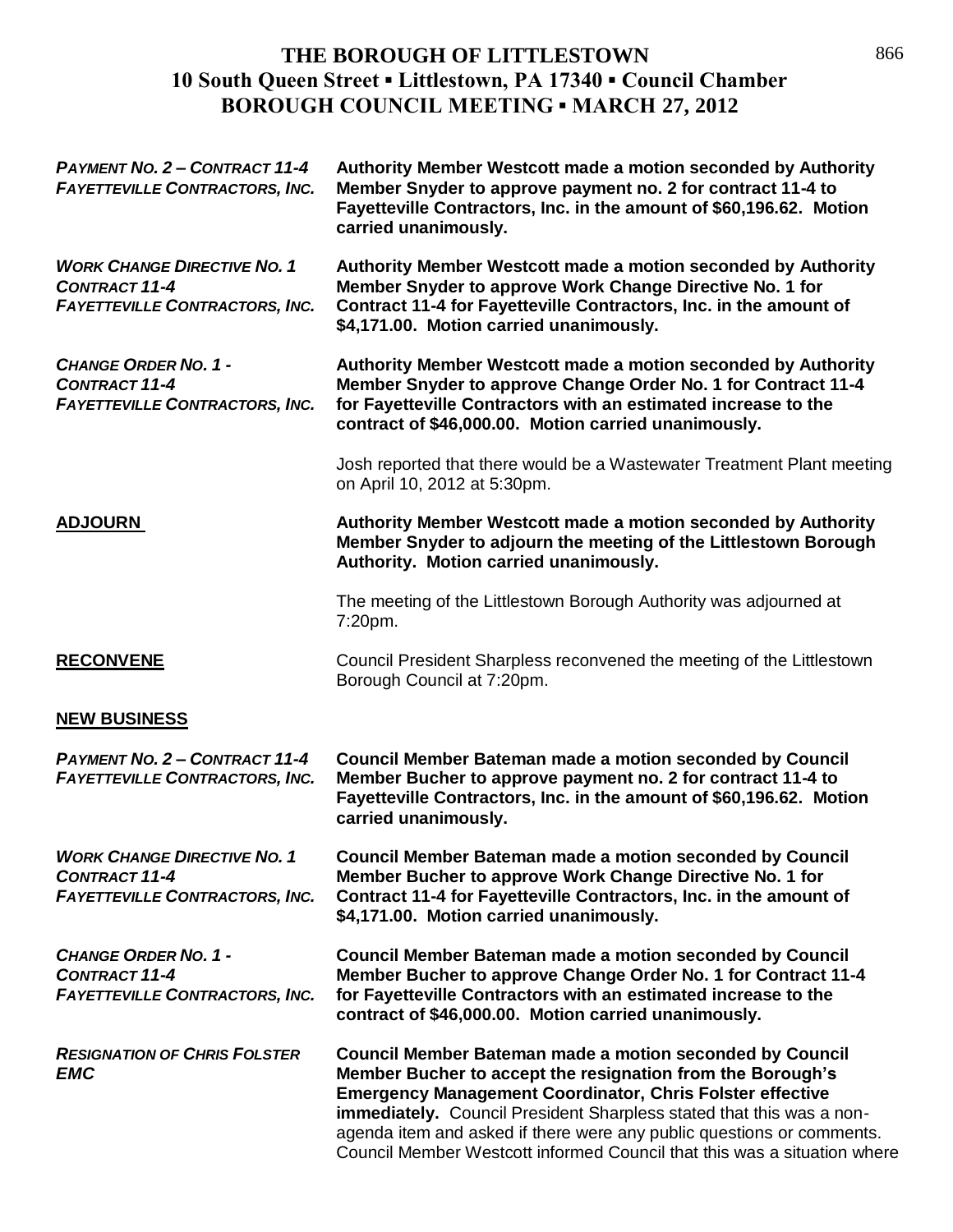| <b>REPORTS</b>               | the cart went before the horse because Council had put in another person<br>before the current person was dealt with first. She further stated that<br>everyone needs to be a little more cautious in the future. Motion carried<br>unanimously.                                                                                                                                                                                                                                                                                                                                                                                                                                                                                                                                                                                                                                                                                                                                                                                                                                                                                                              |
|------------------------------|---------------------------------------------------------------------------------------------------------------------------------------------------------------------------------------------------------------------------------------------------------------------------------------------------------------------------------------------------------------------------------------------------------------------------------------------------------------------------------------------------------------------------------------------------------------------------------------------------------------------------------------------------------------------------------------------------------------------------------------------------------------------------------------------------------------------------------------------------------------------------------------------------------------------------------------------------------------------------------------------------------------------------------------------------------------------------------------------------------------------------------------------------------------|
| <b>Mayor</b>                 | Mayor, James Eline, Sr. reported that he turned over \$285.00 in fines to the<br>Borough Clerk on March 22, 2012. Some of the fines that were collected<br>consisted of parking meter violations; no parking zones accident reports,<br>miscellaneous service, etc                                                                                                                                                                                                                                                                                                                                                                                                                                                                                                                                                                                                                                                                                                                                                                                                                                                                                            |
| <b>Chief of Police</b>       | Chief of Police, Charles Kellar informed Council of the following:<br>107 complaints<br>$\bullet$<br>17 incidents, which are reportable crimes<br>$\bullet$<br>1 reportable accident<br>$\bullet$<br>3 non-reportable accident<br>13 non-traffic citations<br>32 traffic citations<br>10 written warnings<br>$\bullet$<br>33 parking tickets<br>14 arrests<br>Chief Kellar also informed Council that Officer Hiyard's last day will be<br>Saturday, April 6, 2012. He will be going with the AG's office. The police<br>secretary starting Monday, April 9, 2012 will be out on medical leave for<br>approximately 3 months. The Smoke Shop was closed. Undercovers<br>were sent in to by the synthetic drugs. This was a joint operation and it<br>was started by the AG's office. A citation was also issued to the owners of<br>the shop when they first opened up for selling pornography. The individual<br>that was being chased was caught and is in the Adams County jail. He<br>was being chased for a domestic issue.                                                                                                                              |
| <b>Borough Manager</b>       |                                                                                                                                                                                                                                                                                                                                                                                                                                                                                                                                                                                                                                                                                                                                                                                                                                                                                                                                                                                                                                                                                                                                                               |
| <b>REPAIR OF APPLER WELL</b> | The Appler Well needs to be repaired. There is a major leak and the well<br>at this time is shutdown. This is not causing any water problems but the<br>well will need to be repaired. There is a line that comes off the main line<br>that goes back into the well house which is used to test the chlorine levels<br>in the water. It is leaking where the pipe comes up out of the main and it is<br>about 10' down. The Borough does not have the right equipment to dig<br>that deep. The original cost from Kinsley Construction for the repair was<br>not to exceed \$14,000.00. He met with Harry and Kinsley to discuss some<br>different options to lower the cost and after meeting with Scott and Tim,<br>the Borough would be able to do a lot of the work. However Kinsley would<br>have to dig it up and bring the line up to where the Borough can manage it.<br>The cost from Kinsley for this option would not exceed \$6,344.00.<br><b>Council Member Bateman made a motion seconded by Council</b><br>Member Bucher to approve the repairs to the Appler Well with the<br>cost from Kinsley Construction not to exceed \$6,344.00. Motion |
|                              | carried unanimously.                                                                                                                                                                                                                                                                                                                                                                                                                                                                                                                                                                                                                                                                                                                                                                                                                                                                                                                                                                                                                                                                                                                                          |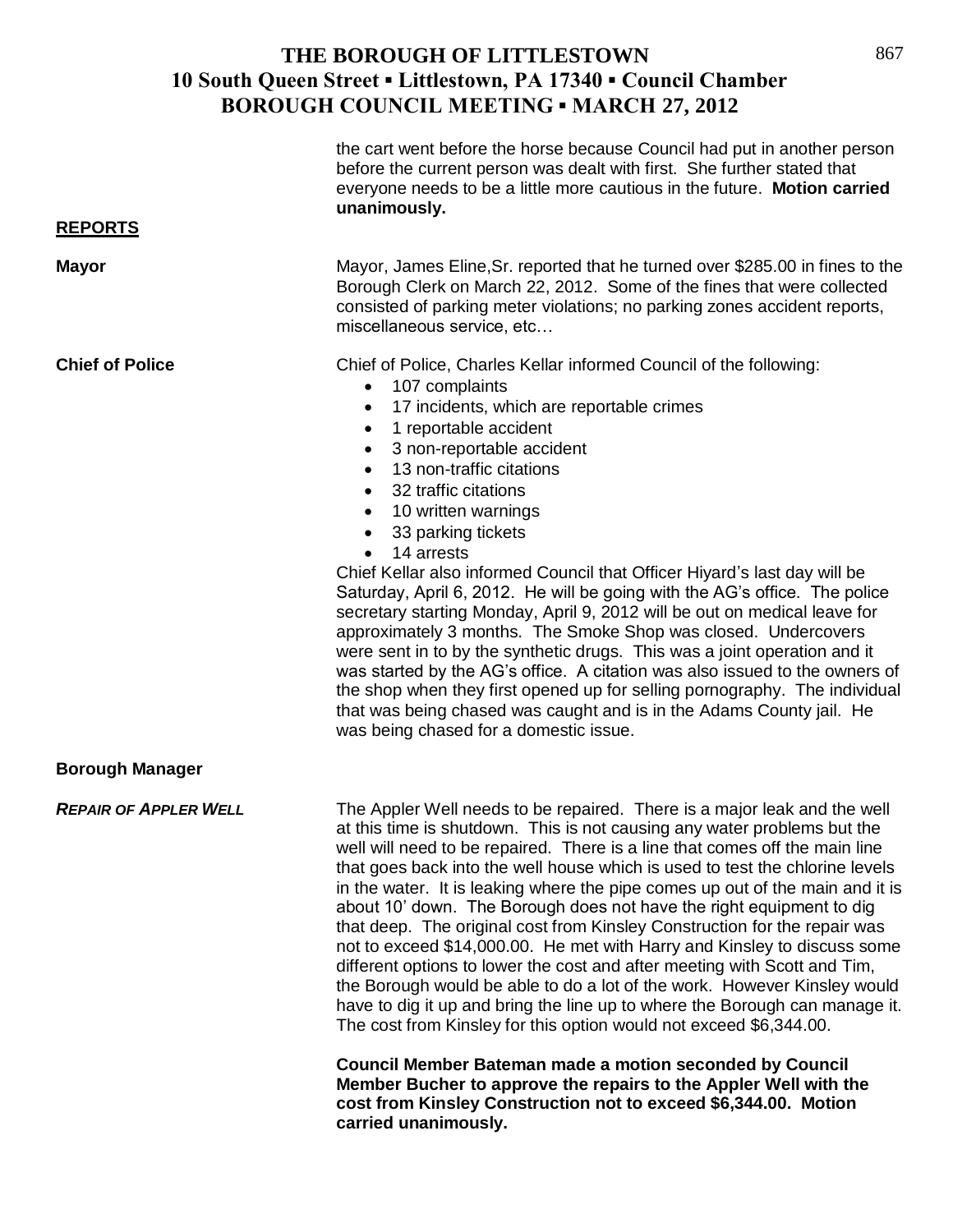*RIGHT-A-WAY LUMBER STREET* The issue with the Lumber Street issue regarding the Donadio family **DONADIO needs to come to a resolution.** The Solicitor nor the Engineer cannot find any documentation stating that there is a right-a-way. One resolution is to have the solicitor draw up an agreement which would state that they do not nor never had any rights to the property however the Borough will give permission for use but if at any time the Borough has to use the property for whatever reason access will be lost. Borough Solicitor Todd King reiterated that the Donadios would be asked to provide such documents proving that they have a right-a-way. If they don't have such documents then the Borough would inform them they would not be able to use the property because we don't have anything showing that they have the right to use the property. However if they wish to use the property then they would need to sign a document basically waiving any right that they would have had and any future right to it but the document would give permission for them to use the property but not have any rights to it. Council Member Bateman added that the agreement should also include that they would be liable for any damages to the property.

> **Council Member Bateman made a motion seconded by Council Member Bucher to direct the Borough Solicitor to prepare an agreement in regards to the right-a-way issue concerning the Donadios and the Borough's property on Lumber Street which such agreement is to include single axle vehicles only.** Council President Sharpless stated that this was a non-agenda item and asked for public questions and comments. Council Member Westcott had a concern with a big bus being allowed to access the property, even more so now because there is a well house there. She is concerned that especially in bad weather the well house could be hit and damaged. Council Member Sharpless informed Council that they have a coach bus and the bus does have access into their garage off of Keystone Street. In order to bring the bus into the back of the garage they would have to back it in. He would like to see a demonstration of the bus being backed into the garage from Lumber Street. Council did not see a problem of smaller one axel vehicles going in the garage from Lumber Street. Borough Manager Kellar stated that you could add in the document that the location is limited to single axle vehicles. Mr. Fred Miller of Lumber Street said it would be difficult to back the bus into the garage from that location however if their garage door was widened then it may make it a little easier. Borough Engineer, Josh Fox suggested adding bollards around the well house to protect it. Mr. Miller feels that the bollards should be installed either way because if anyone else goes on the property and turns around the bollards would protect the building. Council Member Westcott does not feel it is not worth the risk and the bus should not be allowed access from Lumber Street. Mr. Miller feels that the neighbors should have been contacted before the block work was done and the building should have been moved at least four feet down. Ms. Karen Louey clarified with Council that there was another access to the garage and the Borough is not denying them entry to their garage. Council Member Bateman informed Ms. Louey that there is another access which is off of Keystone Street so they are not being denied entry to their garage. Council Member Wheeler stated that the issue with the front door is that they are unable to drive all the way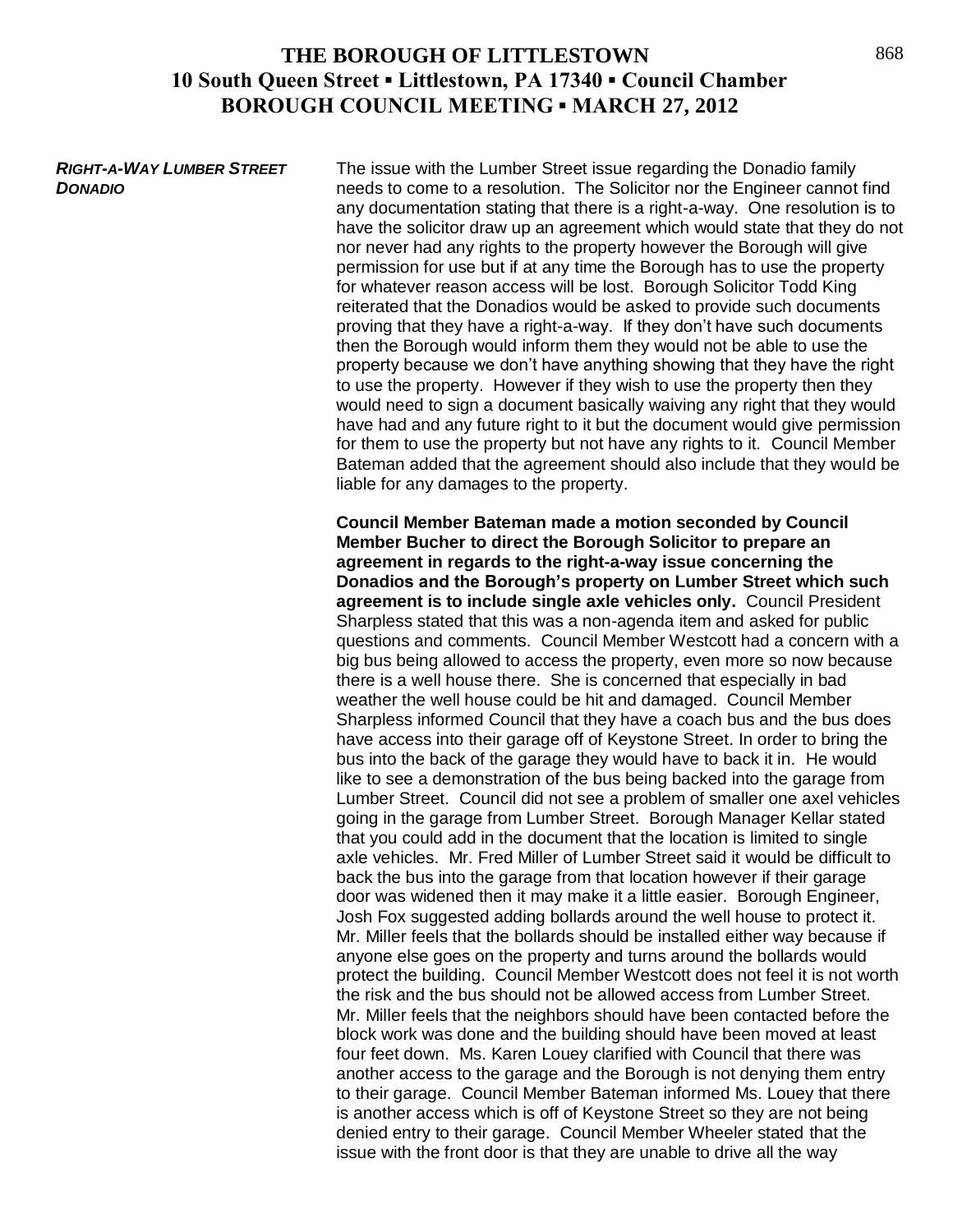through, however if they go through the back way they are still unable to drive all the way through, so either way they go they have to back in or back out. Ms. Louey stated that instead of paying money for the Solicitor to draw up an agreement just don't allow them access through the back entrance because the Borough is not denying them entry to their garage because they are able to gain access from the front of the garage. A sign could be posted stated private property, no throughway. Mr. Westcott had the same concerns of the damage that could potentially occur to the well house. **Motion carried 3-2 with Council Member Westcott and Council Member Wheeler casting the opposing votes.** *UPGRADE MEADOWVIEW PUMP* The quotes to repair the Meadowview Lift Station are being received. At this time the estimated cost for repair is between \$7,500.00 and \$8,000.00. Chief Water/Sewer Operator Stroup informed Council that it is Smith & Wellington pump that was installed way back however the pumps over the years have gone through some upgrades where they have more reliable controls. This pump has seen a lot of usage and it is time to upgrade some of the controls. **Council Member Bateman made a motion seconded by Council Member Bucher to repair the Meadowview Lift Station Pump with a cost not to exceed \$8,000.00.** Council President Sharpless stated that this was a non-agenda item and asked for public comments and questions. **Motion carried unanimously.** Borough Manager Kellar also informed Council of the following: • There will be a young gentleman who will be doing his Eagle Scout project in the park. The project will consist of re-staining and repairing the walking bridges and re-staining one of the pavilions. • Sandy is in the process of gathering information for the finance committee to re-invest the Borough's funds. Water rate is to be increased which is phase two. Borough Consultant, Jim Schumacher informed Council that there is to be an evaluation of the water revenues to see if phase two of the increase needs to be put in place. After speaking to Council Member Wheeler Council will need to decide if Committee meetings will be advertised, so the community knows when we are having them and this will also allow all council members to attend without violating the Sunshine Law. In order to save money on advertising the Committee Chairperson of each committee would need to give set dates and times so all the meetings could be advertised at once. Council Member Bateman does not feel that there should be fixed dates because committee meetings are called as needed. Council President Sharpless informed everyone that ever since he could remember committees have never been advertised. He also brought up the issue of having to canceling some of the meetings. Council Member Wheeler informed Council that it does not cost anything to cancel a meeting. Borough Solicitor, Bob Campbell informed Council that there are a lot of municipalities that do not advertise their

committee meetings because there is no action that is taking place.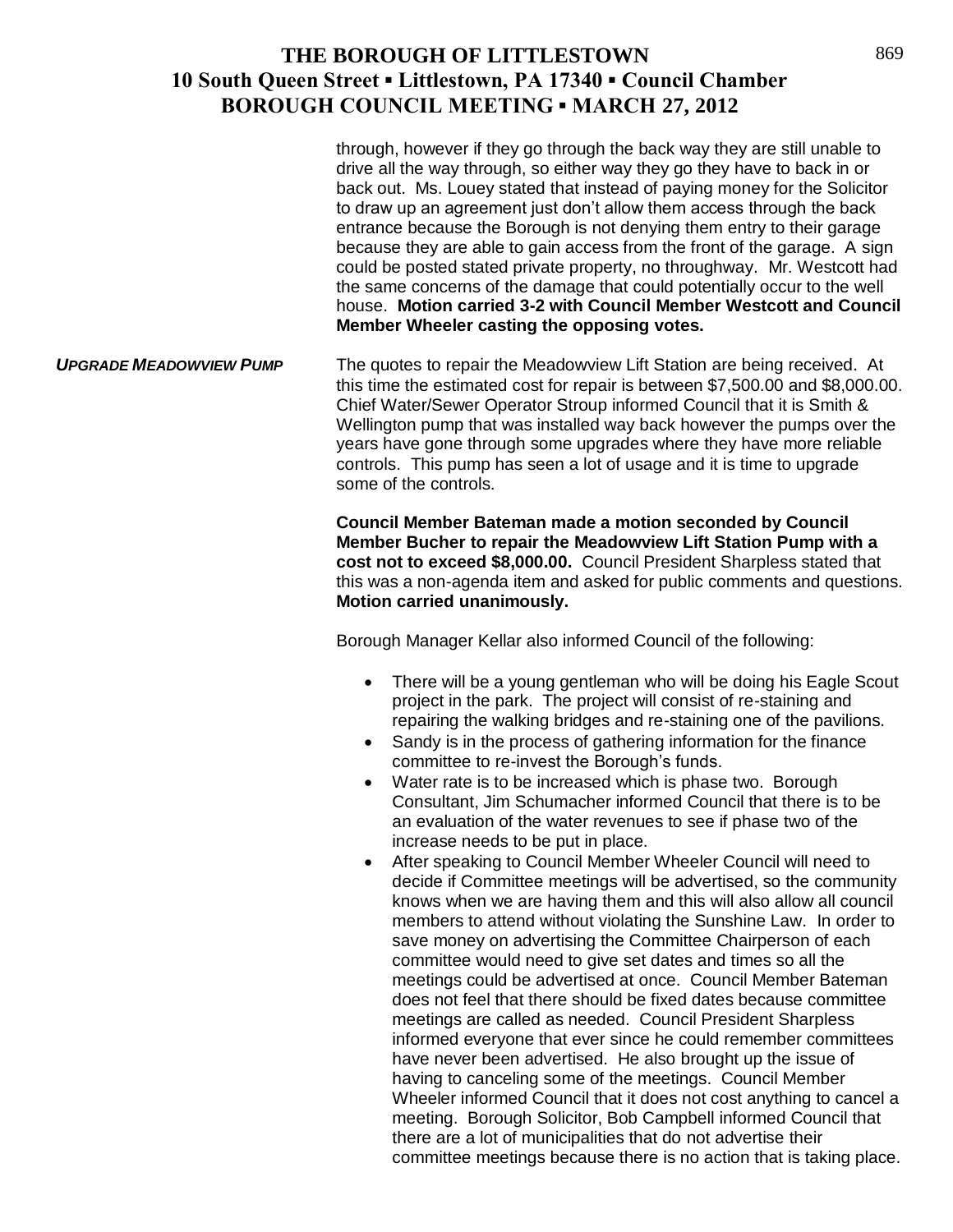|                                 | Solicitor, Todd King informed Council that the Sunshine Law states<br>that public meetings are required for official action and deliberation<br>by a quorum of members of the agency. Deliberation is defined as<br>the discussion of agency business held for the purpose of making a<br>decision, so anything that a committee does is deliberation except<br>for the personnel committee. So it is the Solicitors interpretation<br>that the committee meetings would have to be advertised.<br>AT&T called and they were informed that the land could not be<br>$\bullet$<br>purchased so they came back with a proposal which is a 100 year<br>lease with the same payment schedule as before however if the<br>Borough does not have to do anything. Council informed the<br>Borough Manager to inform the gentleman from AT&T that the<br>Borough will not be accepting the offer.<br>Some of the water and sewer bills that are overdue have been able<br>$\bullet$<br>to be worked out with a payment arrangement. Since the last two<br>weeks around \$8,000 has been collected. This has stopped the<br>foreclosures process on some of the homes. |
|---------------------------------|---------------------------------------------------------------------------------------------------------------------------------------------------------------------------------------------------------------------------------------------------------------------------------------------------------------------------------------------------------------------------------------------------------------------------------------------------------------------------------------------------------------------------------------------------------------------------------------------------------------------------------------------------------------------------------------------------------------------------------------------------------------------------------------------------------------------------------------------------------------------------------------------------------------------------------------------------------------------------------------------------------------------------------------------------------------------------------------------------------------------------------------------------------------|
| <b>Director of Public Works</b> | Council President Sharpless stated that the Director of Public Works had<br>been excused from the meeting this evening however a report had been<br>submitted to Council. There was a concern from Council Member<br>Bateman asking for some specificity of his reports. The question arose<br>regarding if Council wishes for Tim to continue with his daily reports or<br>start preparing a monthly report. Council Member Bateman does not feel<br>that a daily report is necessary. He is more concerned with the<br>percentages and the status of the project not so much of who did what.                                                                                                                                                                                                                                                                                                                                                                                                                                                                                                                                                               |
| <b>Code Enforcement Office</b>  | Code Enforcement Officer, Bryan Westfall reported that he has been<br>sending out violations notices. There have been 26 abandoned vehicle<br>notices with 14 being corrected, 6 citizen complaints and 7 violation<br>notices.                                                                                                                                                                                                                                                                                                                                                                                                                                                                                                                                                                                                                                                                                                                                                                                                                                                                                                                               |
| <b>Borough Clerk</b>            | A report was prepared by the Borough Clerk, Rebecca Baugher showing<br>Council the past due water/sewer accounts and the accounts that had a<br>lien on the house or that was in bankruptcy.                                                                                                                                                                                                                                                                                                                                                                                                                                                                                                                                                                                                                                                                                                                                                                                                                                                                                                                                                                  |
| <b>Borough Solicitor</b>        | Borough Solicitor, Todd King informed Council of the following:<br>There were some documents that were forwarded from HRG<br>relating to the WWTP Project. The document must specify how to<br>handle disputes. The different ways to handle disputes are by<br>mediation, litigation or arbitration. The two most common ways are<br>litigation or arbitration. Council does not have to make a decision<br>this evening but Council will need to choose one of the options to<br>place in the documents. This allows the contractor to know in what<br>manner the Borough will be handling any issues with the contractor<br>that may arise.<br>The construction insurance coverage is listed as the minimum<br>$\bullet$<br>required. Everything is listed and covered under the contractor's<br>liability insurance. The option is given as to whether or not the<br>builder's property insurance is carried by the Borough or the<br>contractor. It would be in the best interest of the Borough to put the<br>burden of the risk on the contractors                                                                                                     |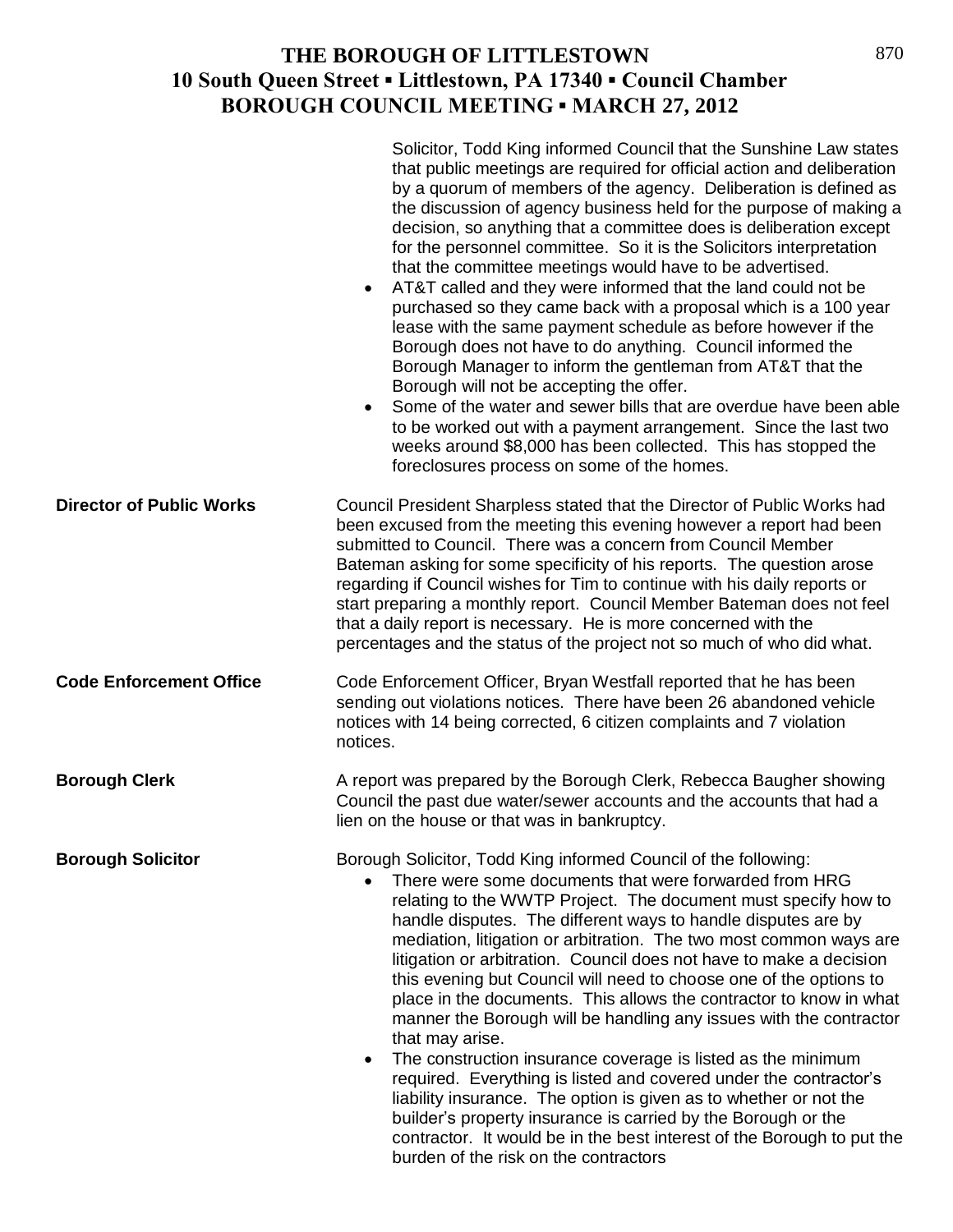|                           | Consequential damages and waiver of rights. Since Pennsylvania<br>$\bullet$<br>allows consequential damages there will not be any language<br>added for waiver of rights. The Borough will pursue the right to sue<br>for consequential damages if that arises.<br>The documents should also go to the insurance carrier to make<br>$\bullet$<br>sure that the insurance limits are adequate and if there any<br>additional coverages that they would recommend.                                                                                                                                                                                                                                                                                                                                                                                                                                                |
|---------------------------|-----------------------------------------------------------------------------------------------------------------------------------------------------------------------------------------------------------------------------------------------------------------------------------------------------------------------------------------------------------------------------------------------------------------------------------------------------------------------------------------------------------------------------------------------------------------------------------------------------------------------------------------------------------------------------------------------------------------------------------------------------------------------------------------------------------------------------------------------------------------------------------------------------------------|
|                           | Borough Solicitor Bob Campbell sent letters out to the individuals<br>regarding Proplant Avenue. It has been concluded that if a quit claim deed<br>is asked for, for the back portion of the property that there would only be a<br>deed from Inland and the school district needed. If there are no aires<br>found for I.H. Crouse and if the Borough is not going to be building in the<br>strip then Council should not be too worried about it because there should<br>really be no objections to the Borough having claimed ownership to the<br>tiny strip in the back. An appoint has been set up with Wayne at the<br>School District. There is still not word from the gentleman at Inland. If<br>there are any issues ever made then Council would condemn the strip. So<br>if the quit claim deeds are received from the school and Inland then the<br>Borough is pretty safe with the rear portion. |
| <b>Borough Engineer</b>   | Borough Engineer, Josh Fox informed Council of the following:<br><b>Contract 11-1 - Water System Improvements</b><br>The contractors continue to work at EP 101, EP 102, EP 104 and<br>EP 107 preparing for final completion inspection.<br>Contract 11-4 - Lumber Street Utility & Roadway Improvements<br>Work continues on site which includes the installation of sanitary<br>$\bullet$<br>sewer mains, laterals and manholes. There are 3 crews on site<br>completing the sanitary sewer work.                                                                                                                                                                                                                                                                                                                                                                                                             |
|                           | <b>Wastewater Treatment Plant Upgrade</b><br>The permits from PA DEP including the Water Quality Part II Permit<br>and NPDES for Post-Construction Stormwater would be delayed<br>until Union Township reviews and approvals of the Stormwater<br>Management Plan for the WWTP. The Stormwater Management<br>Plan is required to be submitted with the Land Development Plan.<br>The Land Development Plan has been submitted to Union<br>Township on March 26, 2012 which then the plan will be presented<br>their Planning Commission at their April 10 <sup>th</sup> meeting.<br>Park Projects Grant Application Assistance (C2P2)<br>A concept sketch, cost estimate has been prepared for the<br>proposed improvements and a Stormwater Narrative for inclusion<br>in the C2P2 Grant Application being prepared by the Borough's<br><b>Financial Consultant.</b>                                           |
| <b>Borough Consultant</b> | Borough Consultant, Jim Schumacher informed Council that the grant<br>application is just about ready to be sent electronically to DCNR. The total<br>amount of the projects is \$123,200 but the Borough will be requesting<br>\$61,500.00 in DCNR grant funds, with \$6,300 in matching local cash,<br>\$37,400 of Borough in-kind contributions, \$4,000 in funds received from<br>Mt. Joy Township, \$7,600 from the Stonesifer Trust, \$1,000 of Recreation                                                                                                                                                                                                                                                                                                                                                                                                                                                |

Board in-kind contributions and \$5,400 of Baseball for Youth in-kind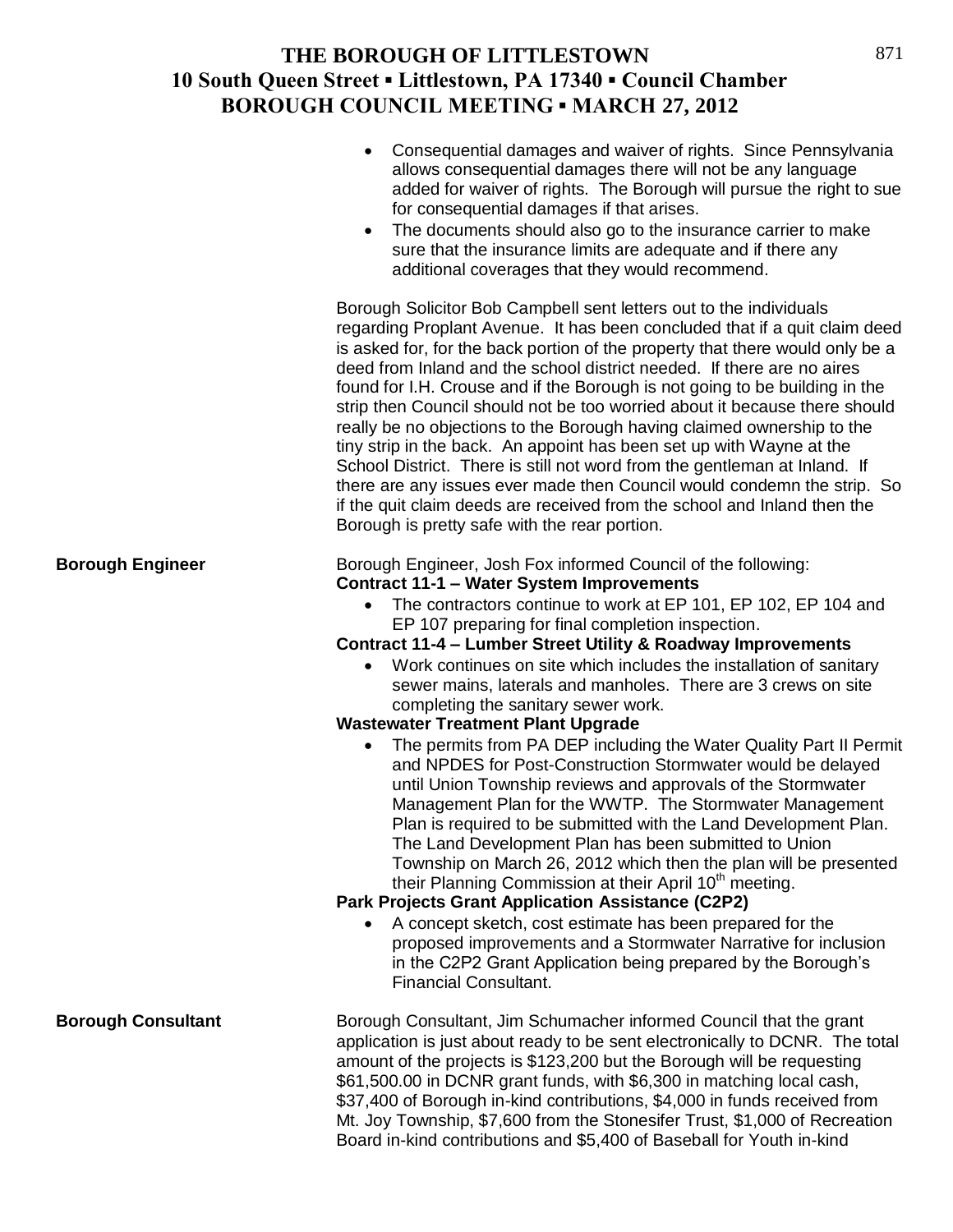|                                                             | contributions. In order to get the grant submitted Council will need to<br>approve the following:<br>• To authorize the C2P2 funding application to DCNR, which<br>include the funding levels state above<br>To approve the authorizing Resolution<br>To approve the Council President as the authorizing signature<br>on behalf of the Borough relative to the submission of the<br>DCNR application package<br>To approve the certifications page of the application                                                                                                                                                                   |
|-------------------------------------------------------------|------------------------------------------------------------------------------------------------------------------------------------------------------------------------------------------------------------------------------------------------------------------------------------------------------------------------------------------------------------------------------------------------------------------------------------------------------------------------------------------------------------------------------------------------------------------------------------------------------------------------------------------|
| <b>AUTHORIZE THE C2P2 FUNDING</b><br><b>APPLICATION</b>     | <b>Council Member Bateman made a motion seconded by Council</b><br>Member Bucher to authorize the C2P2 funding application to DCNR,<br>that include the following funding levels:<br>1. \$61,500 - DCNR Grant<br>2. \$6,300 - Borough Cash<br>3. \$37,400 - Borough in-kind contribution<br>4. \$4,000 - Mt. Joy Township Cash<br>5. \$7,600 - Stonesifer Trust Cash<br>6. \$1,000 - Recreation Board in-kind contribution<br>7. \$5,400 - Baseball for Youth in-kind contribution<br>Council President Sharpless stated that this was non-agenda item and<br>asked for any public comments or questions. Motion carried<br>unanimously. |
| <b>APPROVE AUTHORIZING SIGNATURE</b>                        | <b>Council Member Westcott made a motion seconded by Council</b><br>Member Bateman to approve the Council President as the authorizing<br>signature on behalf of the Borough relative to the submission of the<br><b>DCNR</b> application package.                                                                                                                                                                                                                                                                                                                                                                                       |
| <b>AUTHORIZE RESOLUTION FOR THE</b><br><b>C2P2 GRANT</b>    | <b>Council Member Westcott made a motion seconded by Council</b><br>Member Bateman to approve the authorizing Resolution for the C2P2<br>Grant from DCNR. Council President Sharpless stated that this was non-<br>agenda item and asked for any public comments or questions. Motion<br>carried unanimously.                                                                                                                                                                                                                                                                                                                            |
| <b>APPROVE CERTIFICATIONS PAGE</b>                          | <b>Council Member Westcott made a motion seconded by Council</b><br>Member Bateman to approve the Certifications page of the C2P2<br>application. Council President Sharpless stated that this was non-agenda<br>item and asked for any public comments or questions. Motion carried<br>unanimously.                                                                                                                                                                                                                                                                                                                                     |
| <b>REPORTS OF BOARD</b><br><b>AND COMMISIONS</b>            |                                                                                                                                                                                                                                                                                                                                                                                                                                                                                                                                                                                                                                          |
| <b>PLANNING COMMISSION</b>                                  |                                                                                                                                                                                                                                                                                                                                                                                                                                                                                                                                                                                                                                          |
| <b>B&amp;C AUTO MENDERS</b><br><b>42 SOUTH QUEEN STREET</b> | <b>Council Member Bucher made a motion seconded by Council</b><br>Member Bateman to approve the recommendation from the Planning<br>Commission to allow B&C Auto Menders, LLC to open a business for                                                                                                                                                                                                                                                                                                                                                                                                                                     |

**the purpose of writing estimates at 42 South Queen Street.** Council President Sharpless stated that this was a non-agenda item and asked for public comments and questions. Ms. Nicole Farace felt that it was odd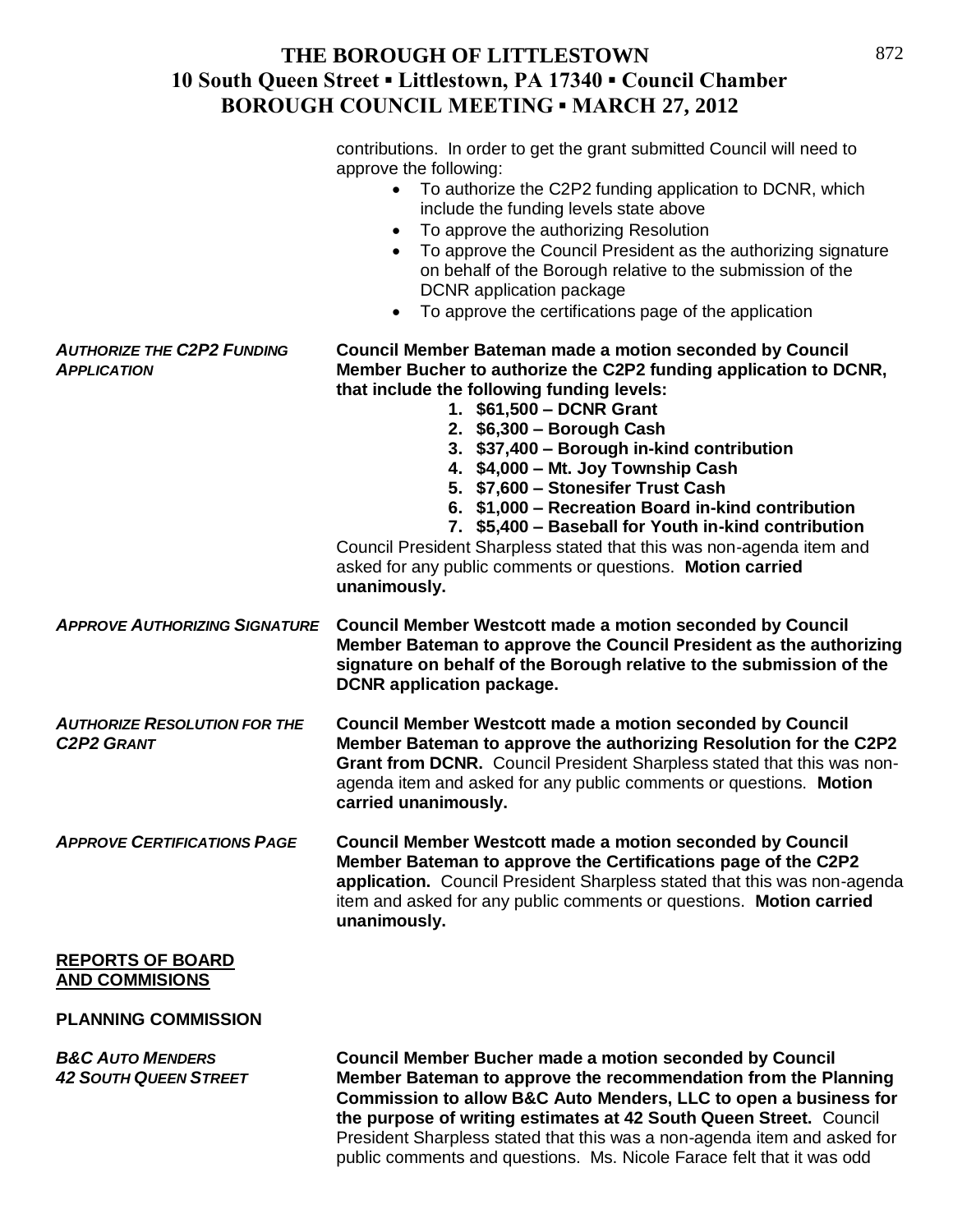|                                                             | that a business would open an office just to write estimates. Council<br>Member Westcott was not in favor of the business location due to the<br>amount of traffic on the main street and the difficulty on getting in and out<br>of the small parking lot at that location. She further stated that it was not<br>an appropriate business and it doesn't matter how the Borough was zoned<br>400 years ago when there were a lot of businesses around. People need<br>to start thinking about the neighborhoods and people walking down the<br>streets. Motion carried 3-2 in favor of the motion with Council<br>Member Westcott and Council Member Wheeler casting the opposing<br>votes.                                                                                                                                                                                                                                                                                                                                             |
|-------------------------------------------------------------|------------------------------------------------------------------------------------------------------------------------------------------------------------------------------------------------------------------------------------------------------------------------------------------------------------------------------------------------------------------------------------------------------------------------------------------------------------------------------------------------------------------------------------------------------------------------------------------------------------------------------------------------------------------------------------------------------------------------------------------------------------------------------------------------------------------------------------------------------------------------------------------------------------------------------------------------------------------------------------------------------------------------------------------|
| <b>RECREATION BOARD</b>                                     |                                                                                                                                                                                                                                                                                                                                                                                                                                                                                                                                                                                                                                                                                                                                                                                                                                                                                                                                                                                                                                          |
| <b>JAYCEES EASTER EGG HUNT</b><br><b>YMCA CROSS-COUNTRY</b> | <b>Council Member Bateman made a motion seconded by Council</b><br>Member Bucher to approve the Littlestown Jaycee's to use Crouse<br>Park on March 31, 2012 from 9:00am to 1:00pm and to approve a rain<br>date of April 1, 2012 for their annual Easter Egg Hunt contingent<br>upon a certification of insurance being submitted and to allow the<br>YMCA the use of the Cross-Country Trails on April 21, 2012 from<br>8:00am to 12:00pm pending a certification of insurance being<br>submitted. Motion carried unanimously.                                                                                                                                                                                                                                                                                                                                                                                                                                                                                                         |
| <b>POOL POLICIES</b><br><b>POOL RULES</b>                   | <b>Council Member Bateman made a motion seconded by</b><br>Council Member Bucher to table the policies until the Borough<br>Manager and Recreation Board President have met and to approve<br>the pool rules. Motion carried 3-2 in favor of the motion with Council<br>Member Westcott and Council Member Wheeler casting the opposing<br>votes.                                                                                                                                                                                                                                                                                                                                                                                                                                                                                                                                                                                                                                                                                        |
| <b>LEARN TO SWIM PROGRAMS</b><br><b>LIFEGUARD CLASSES</b>   | Council Member Bateman made a motion seconded by Council<br>Member Bucher to approve the following dates and times for each<br>program:<br>1. Pool opening and closing<br>a. Open May 26 <sup>th</sup> , 27 <sup>th</sup> and 28 <sup>th</sup><br>b. Closed May $29^{th}$ – June 1st<br>c. Open June 2 <sup>nd</sup> & 3 <sup>rd</sup><br>d. Closed June $4^{th} - 8^{th}$<br>e. Open daily starting June 9th<br>2. CPR/Lifeguarding recertification class on May 19 <sup>th</sup><br>a. 9am - Noon CPR/AED<br>b. 1:00pm - 5:00pm lifeguard recertification<br>3. Lifeguarding pre-test on May 19 <sup>th</sup><br>a. 1:00pm pre-test<br>Must also attend all Sessions if pre-test is passed<br>b. $5 \text{pm} - 9 \text{pm}$ on May 31 <sup>st</sup><br>c. 9am $-$ 2pm on June 2 <sup>nd</sup><br>d. $9am - 3pm$ on June $3rd$<br>e. $3 \text{pm} - 8 \text{pm}$ on June $5^{\text{th}}$<br>f. $3pm - 8pm$ on June $7th$<br>g. Noon – 6pm on June $8th$<br>4. Adult Swim Lesson Program<br>a. 10am to 10:45am June $25^{th} - 29^{th}$ |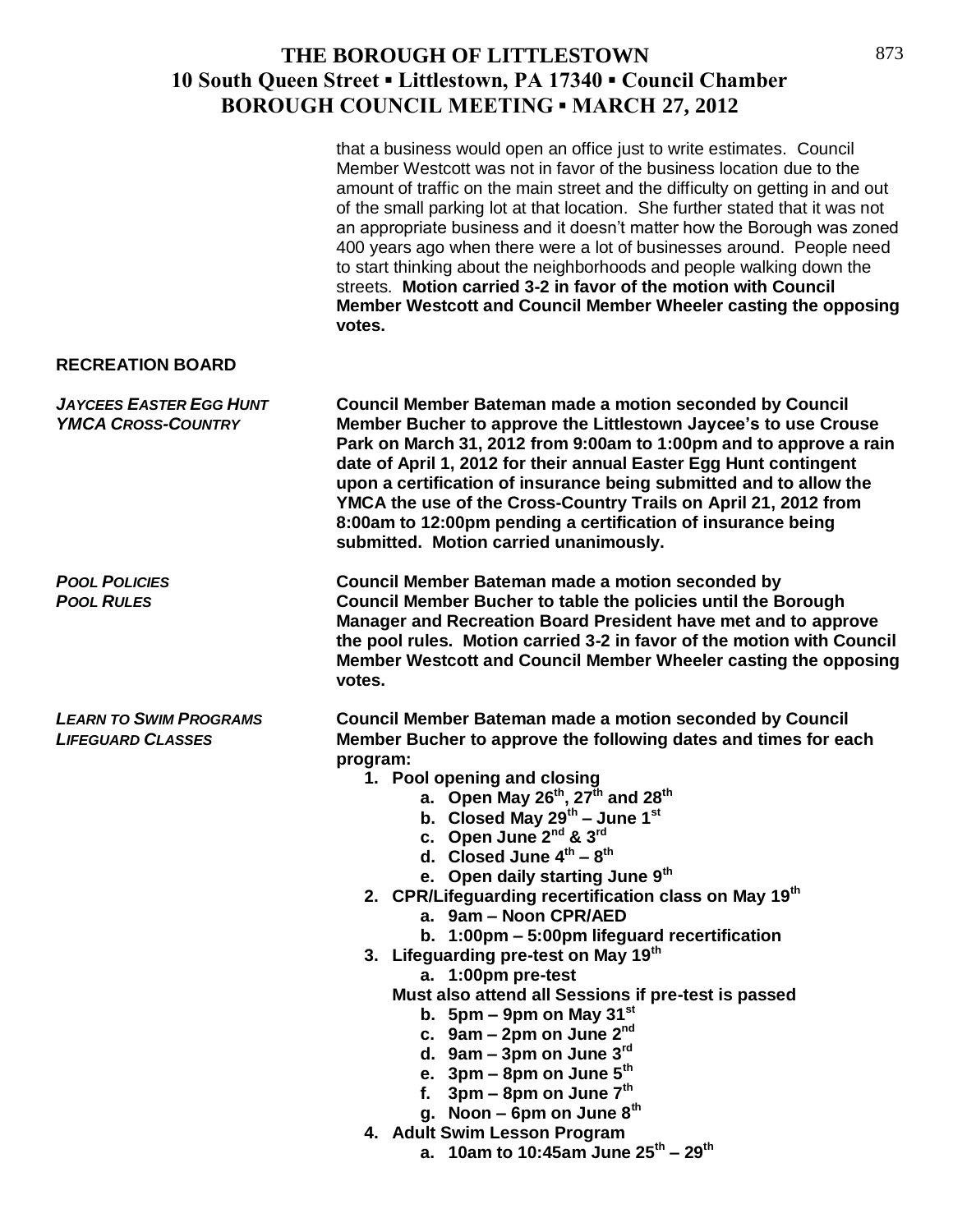|                              | b. 10am to 10:45am July $16^{th} - 20^{th}$<br>5. Learn-to-Swim Program<br>a. 10am to 10:45am and 11am to 11:45am June $18^{th} - 22^{nd}$<br>b. 10am to 10:45am and 11am to 11:45am June $15^{th} - 29^{nd}$<br>c. 10am to 10:45am and 11am to 11:45am July $9^{th} - 13^{th}$<br>d. 10am to 10:45am and 11am to 11:45am July $16^{th} - 20^{th}$<br>e. 10am to 10:45am and 11am to 11:45am July $23^{rd} - 27^{th}$<br>f. 10am to 10:45am and 11am to 11:45am August $6^{th} - 10^{th}$<br>6. Pre-School Swim Program<br>a. 11:15am to 11:45pm June $18^{th} - 22^{nd}$<br>b. 11:15am to 11:45pm July $9^{th}$ – 13 <sup>th</sup><br>Council President Sharpless stated that this was non-agenda item and<br>asked for any public comments or questions. Motion carried<br>unanimously.                                                                                                                          |
|------------------------------|--------------------------------------------------------------------------------------------------------------------------------------------------------------------------------------------------------------------------------------------------------------------------------------------------------------------------------------------------------------------------------------------------------------------------------------------------------------------------------------------------------------------------------------------------------------------------------------------------------------------------------------------------------------------------------------------------------------------------------------------------------------------------------------------------------------------------------------------------------------------------------------------------------------------|
| <b>COUNCIL OF GOVERNMENT</b> | Council Member, Wheeler informed Council that the Adams County<br>Council of Government is turning to municipalities to help and support with<br>hiring a third party consultant to study the County Emergency Services<br>past, current and future emergency service levels and funding needs.                                                                                                                                                                                                                                                                                                                                                                                                                                                                                                                                                                                                                    |
|                              | Council Member Wheeler made a motion seconded by Council<br>Member Bateman to authorize \$150 to be paid to the Adams County<br>Council of Governments to help pay for the cost of the third party<br>review. Council President Sharpless stated that this was non-agenda item<br>and asked for any public comments or questions. Motion carried<br>unanimously.                                                                                                                                                                                                                                                                                                                                                                                                                                                                                                                                                   |
| <b>PUBLIC COMMENTS</b>       | Mr. Fred Miller asked if there was a way to separate the water from the<br>sewer. Borough Secretary asked Mr. Miller if he was referring to having<br>separate meters for the sewer. He stated that there was property that<br>pays water and sewer but the sewer was not even connected to the<br>building. Borough Clerk, Baugher informed Mr. Miller that the property<br>turned the water off to the property which eliminates the water/sewer bill.                                                                                                                                                                                                                                                                                                                                                                                                                                                           |
|                              | Ms. Nicole Farace expressed her disappointment in the Borough and<br>Council regarding the water that is constantly being pumped out of her<br>basement which she is claiming was caused from an underground spring<br>being hit while the Monarch Street project was occurring. She is also<br>claiming that the land the Borough was doing the work on was not the<br>Borough's land it was land that belonged to Bar-Ray and according to Ms.<br>Farace the Borough did not have permission to do any kind of work on the<br>property. She is also disappointed that she has made several phone calls<br>to the Council President and there has been no return calls. The Council<br>President informed her that a letter had been sent by the Borough's<br>Solicitor indicating that the Borough was not negligent. Ms. Farace<br>informed Council and the Borough's Solicitor that she would be filing suite. |
| <b>RECESS</b>                | Council President Sharpless recessed the meeting of the Littlestown<br>Borough Council at 10:00pm for an executive session to discuss personnel<br>and potential litigation.                                                                                                                                                                                                                                                                                                                                                                                                                                                                                                                                                                                                                                                                                                                                       |